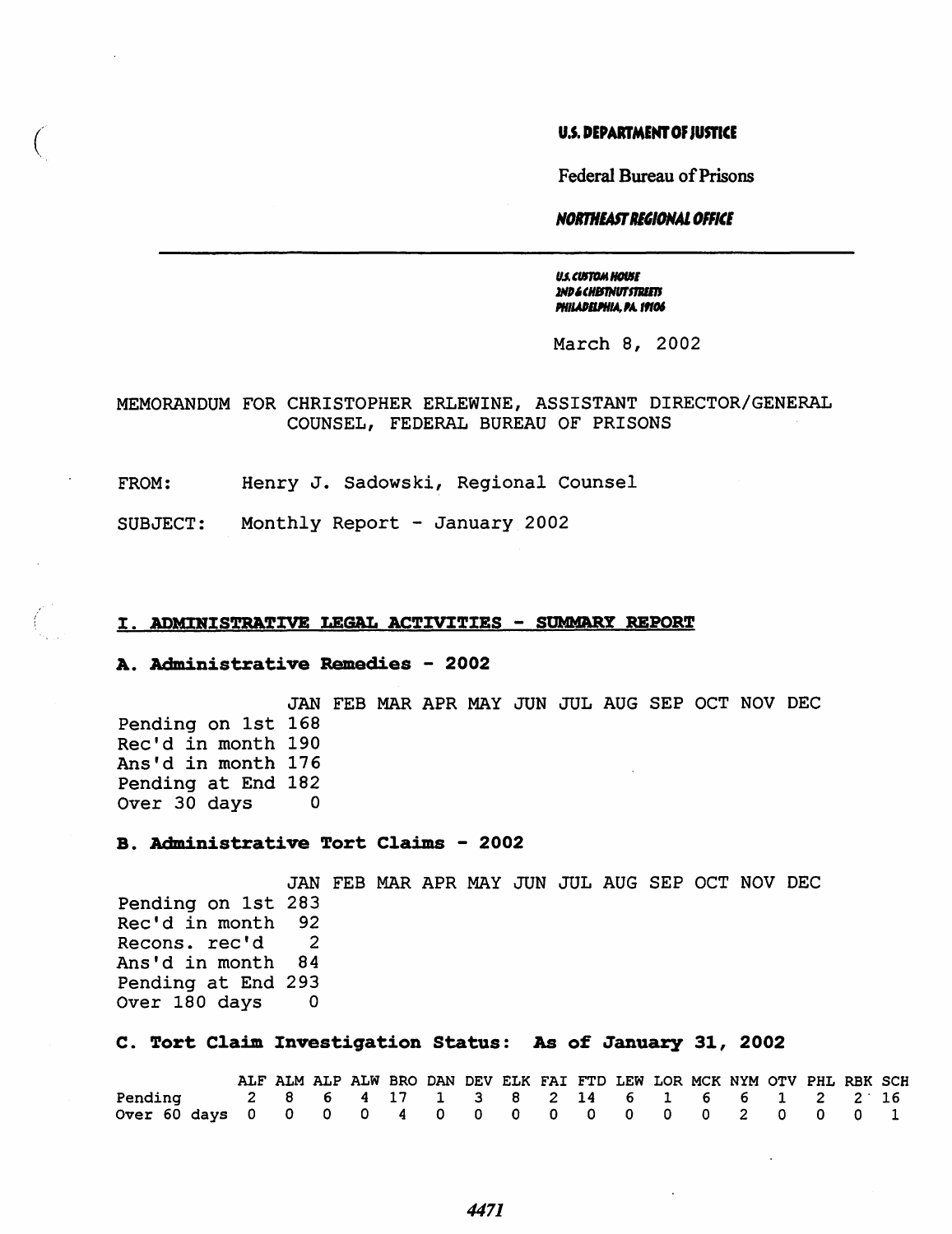### D. FOI/Privacy Act Requests - 2002

JAN FEB MAR APR MAY JUN JUL AUG SEP OCT NOV DEC Pending on 1st 17 Rec'd in month 47 Ans'd in month 47 Pending at End 17 Over 20 days 0

\* Note: Archived records.

### E. FOIA Requests for records: As of January 31, 2002

|                                                 |  | ALF ALM ALP ALW BRO DAN DEV ELK FAI FTD LEW LOR MCK NYM OTV PHL RBK SCH NER |  |  |  |  |  |  |  |  |
|-------------------------------------------------|--|-----------------------------------------------------------------------------|--|--|--|--|--|--|--|--|
| Pending 1 0 1 1 0 0 6 3 1 2 1 1 1 0 0 0 0 0 0 0 |  |                                                                             |  |  |  |  |  |  |  |  |
|                                                 |  |                                                                             |  |  |  |  |  |  |  |  |

#### II. LITIGATION ACTIVITY - 2002 NORTHEAST REGION

#### A. SUMMARY REPORT

Open on 1st New Cases Habeas Corpus FTCA JAN FEB MAR APR MAY JUN JUL AUG SEP OCT NOV DEC 471 Bivens Other Bivens/FTCA Cases Closed 19 8 1 11 o o 10

#### **B. SIGNIFICANT LITIGATION MATTERS:** None

## C. HEARINGS/TRIALS: -

I) U.S. v. Bumagin, (SONY) - On January 18, 2002, a hearing was held requesting that Judge Wood vacate her order requiring MCC New York to transport inmate Semyon Bumagin, #18087-053 to his private dentist. Les Owen, Attorney, MCC New York, presented the inmate's dental record from MCC NY which documented that the tooth was decayed past the point of filling and would have to be pulled. The record also included the inmate's signed "Refusal of Treatment" form. The institution offered to have the inmate re-examined by MCC NY's new dentist. Judge Wood agreed, advised the inmate he had no case, appreciated the offer of a "second opinion" and vacated her order.